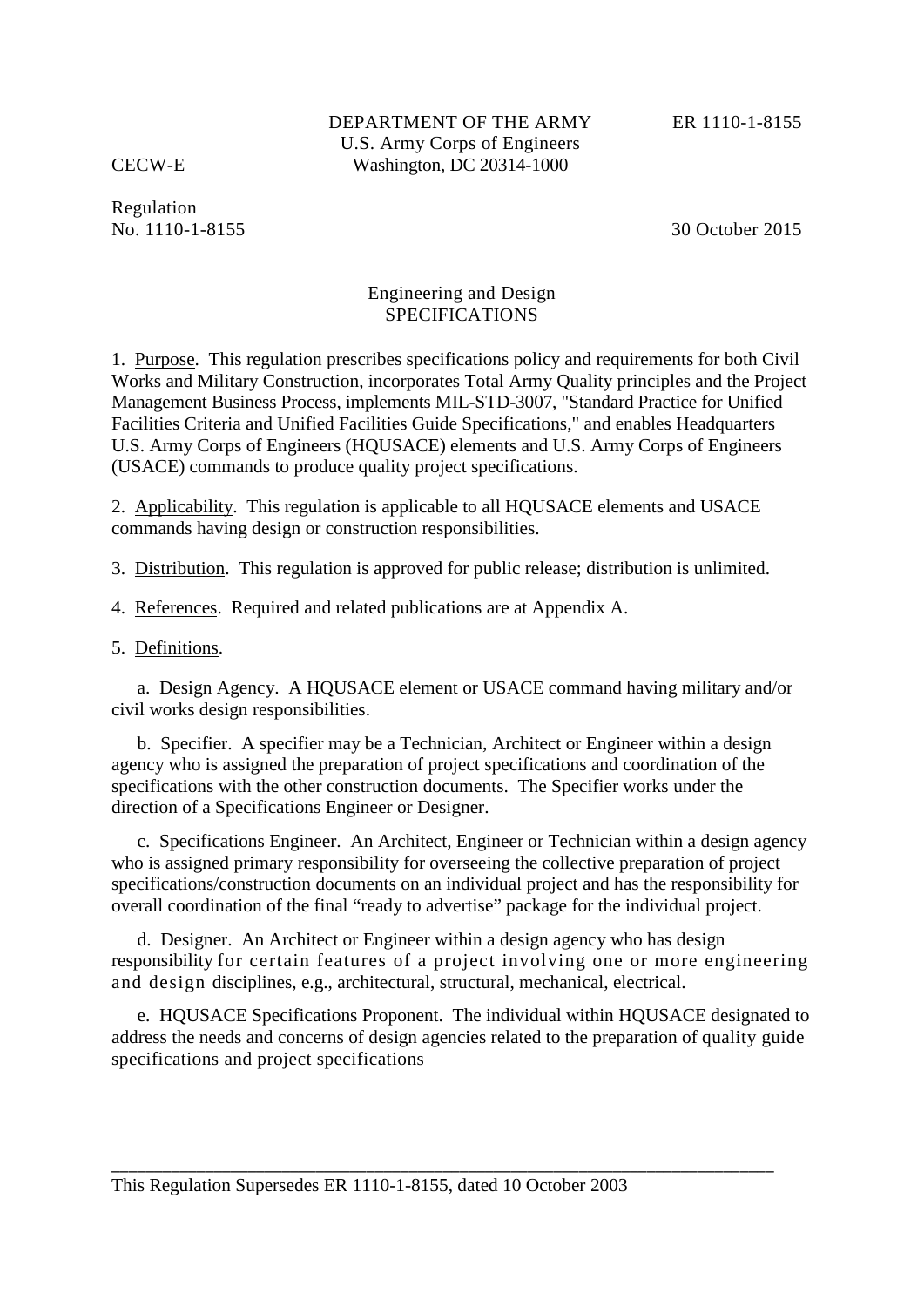f. MIL-STD-3007, "Standard Practice for Unified Facilities Criteria and Unified Facilities Guide Specifications." The standard that establishes procedures for the development and maintenance of Unified Facilities Criteria (UFC) and Unified Facilities Guide Specifications (UFGS) and prescribes their use by the Army, Navy, Marine Corps, Air Force, Department of Defense (DOD) agencies and DOD Field Activities.

g. USACE Technical Proponent. An individual assigned the responsibility for coordinating the unification and maintenance of a criteria document or UFGS in accordance with MIL-STD-3007.

h. USACE Technical Representative. An individual designated to serve as technical expert for a certain UFGS or criteria document where USACE has been designated the Participating Organization.

i. Unified Facilities Guide Specifications (UFGS). A system of master guide specifications that define the qualitative requirements for products, materials, and workmanship for work features that occur in construction projects on a repetitive basis in accordance with MIL-STD-3007.

j. Criteria Change Request (CCR). Conduit for submitting suggestions, questions and comments on UFC and UFGS. A recommended solution with rationale for the changes must accompany a CCR. Submit CCRs under the specific document listing on the Whole Building Design Guide (WBDG) pages for UFC https://www.wbdg.org/ccb/browse\_cat.php  $?o=29&c=4$ ) and UFGS (https://www.wbdg.org/ccb/browse\_cat.php?c=3). Upon submission, CCRs will be automatically forwarded to the assigned Discipline Working Group and Technical Representatives.

k. USACE UFGS Database Manager. This person is responsible for maintaining a master database of UFGS sections for which USACE is designated as the preparing agency.

l. TECHINFO (TECHNICAL INFORMATION). An Internet-based construction criteria information system that is managed for HQUSACE by the U.S. Army Engineering and Support Center, Huntsville [\(http://www.hnc.usace.army.mil/Missions/Engineering/TECHINFO.aspx\)](http://www.hnc.usace.army.mil/Missions/Engineering/TECHINFO.aspx).

m. Construction Criteria Base (CCB). A database developed by the National Institute of Building Sciences and available on the Internet. A part of the WBDG, the database contains design and construction documents from federal and private organizations, including UFGS, and UFC documents. <http://www.wbdg.org/ccb/ccb.php>

n. SPECSINTACT (SPECIFICATIONS KEPT INTACT). A software program, copyrighted by the NASA, mandated for use in producing USACE project specifications and maintaining guide specifications. The software provides state-of-the-art specification automation to users and incorporates a wide range of quality control features. The software is a cooperative effort by Army, Navy, and NASA that provides greater uniformity and better transportability of guide specifications between other departments and agencies. SPECSINTACT software is available from the SPECSINTACT web site and CCB.

o. Construction Specifications Institute (CSI). A non-profit organization with members from all areas of the construction and engineering industry that establishes and publishes formats and organization standards for use in the preparation of construction specifications and other construction documents. In addition CSI establishes the roles and responsibilities of a Specifier, to include recommendations on educational background and leadership and proficiency traits/skills which are beneficial for a the Specifier to develop.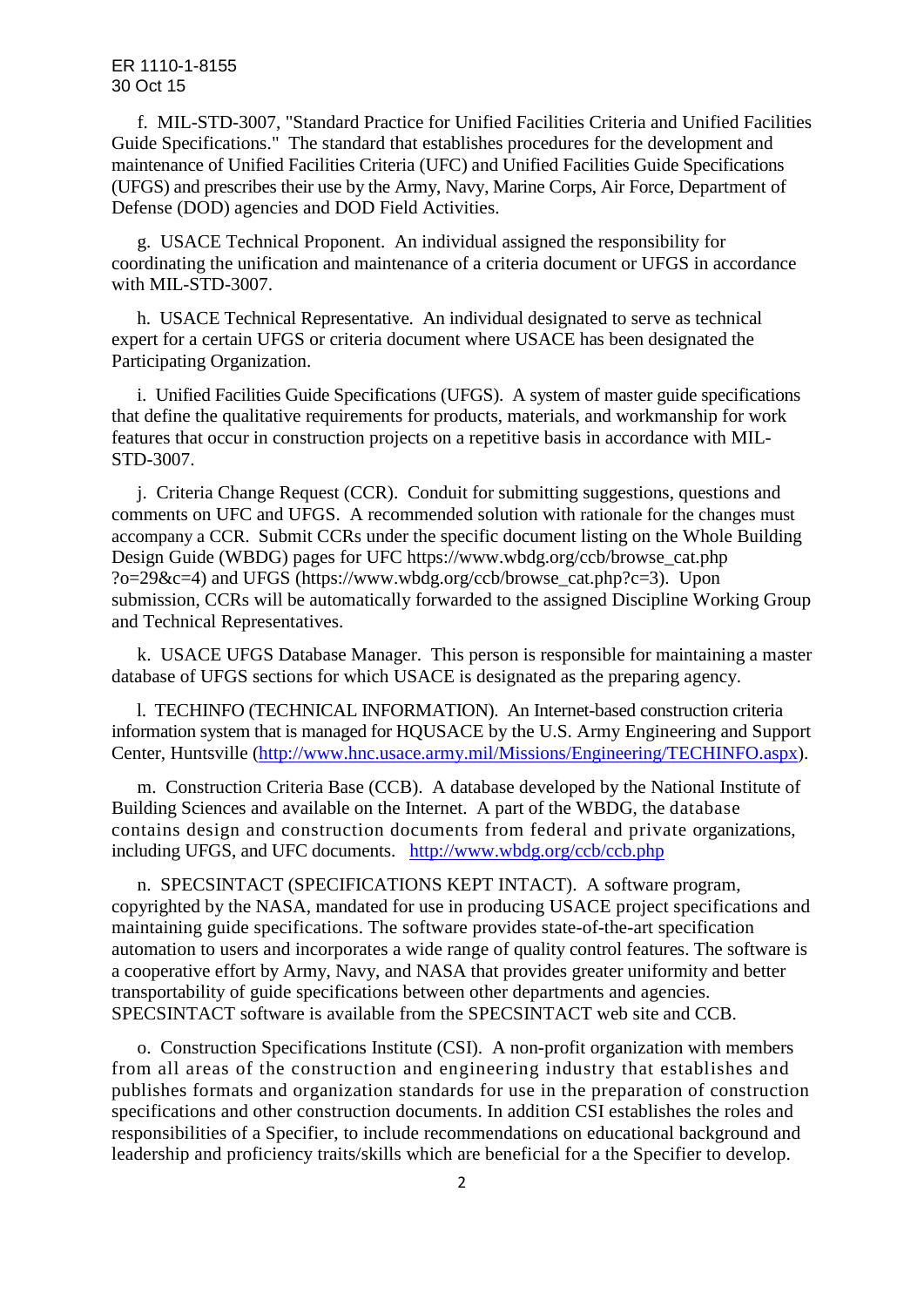p. CSI Project Delivery Practice Guide and Construction Specifications Practice Guide. These are industry-recognized references that contain recommended methods and practices for preparing, organizing, and formatting construction specifications and other construction documents.

q. CSI MasterFormat®. CSI MasterFormat® is a master list of numbers and titles classified by work results or construction practices, used throughout the North American construction industry to organize project manuals, detailed cost information, and relate drawing notations to specifications. CSI updates this document annually and refers to it by the latest update, i.e. MasterFormat® 2012.

r. Project Specifications. Specifications (also known as construction specifications but excluding those produced by a construction or design-build contractor) produced, using the UFGS, that define construction requirements applying to a specific project. For design-build projects, only those specifications that form a part of the Request for Proposal (RFP) are project specifications.

s. Standard Specifications for Military Construction. Specifications that are developed under direction of HQUSACE (CECW-CE) as part of a standard design package that provides unique requirements for facilities intended for site adaptation at several locations, e.g., Petroleum, Oil, and Lubricant (POL) Storage Facilities. Standard specifications are based on UFGS and are developed in sufficient detail to serve as construction documents after site-specific requirements are incorporated. Standard specifications are packaged with the design drawings to which they apply and are available through TECHINFO. The standard specifications are for guidance only. Use the standard specification sections if UFGS are not available.

t. Federal Specifications and Standards (FED-SPECS and FED-STDS). Documents issued or controlled by the General Services Administration (GSA) that are sometimes referenced in UFGS to define requirements. Active FED-SPECS and FED-STDS cited in DOD documents are available from the GSA Federal Supply Service Bureau.

u. Military Specifications and Standards (MIL-SPECS and MIL-STDS). Documents issued or controlled by one of the military departments that are sometimes referenced in UFGS to define requirements. Active MIL-SPECS and MIL-STDS are available from the DOD Single Stock Point (DoDSSP) and DLA Document Services ASSIST.

v. Reference Standards. Documents that contain requirements set by authority, custom, or general consensus and are established as accepted criteria. Trade associations, professional societies, standards-writing organizations, governments, and institutional organizations, e.g., the American National Standards Institute (ANSI) and ASTM International (ASTM), publish them. The UFGS and project specifications reference these documents to define qualitative and performance requirements for materials, equipment, systems, test methods, and workmanship.

w. Resident Management System (RMS) and the Contractor's mode of RMS. The RMS and the Contractor's mode of RMS, which replaces the Quality Control System (QCS), are quality management and contract administration programs designed by Resident Engineers. The systems provide an efficient method to plan, schedule, and control all aspects of construction. The Government Staff use the RMS program and the Contractor Staff use the associated Contractor's mode of RMS.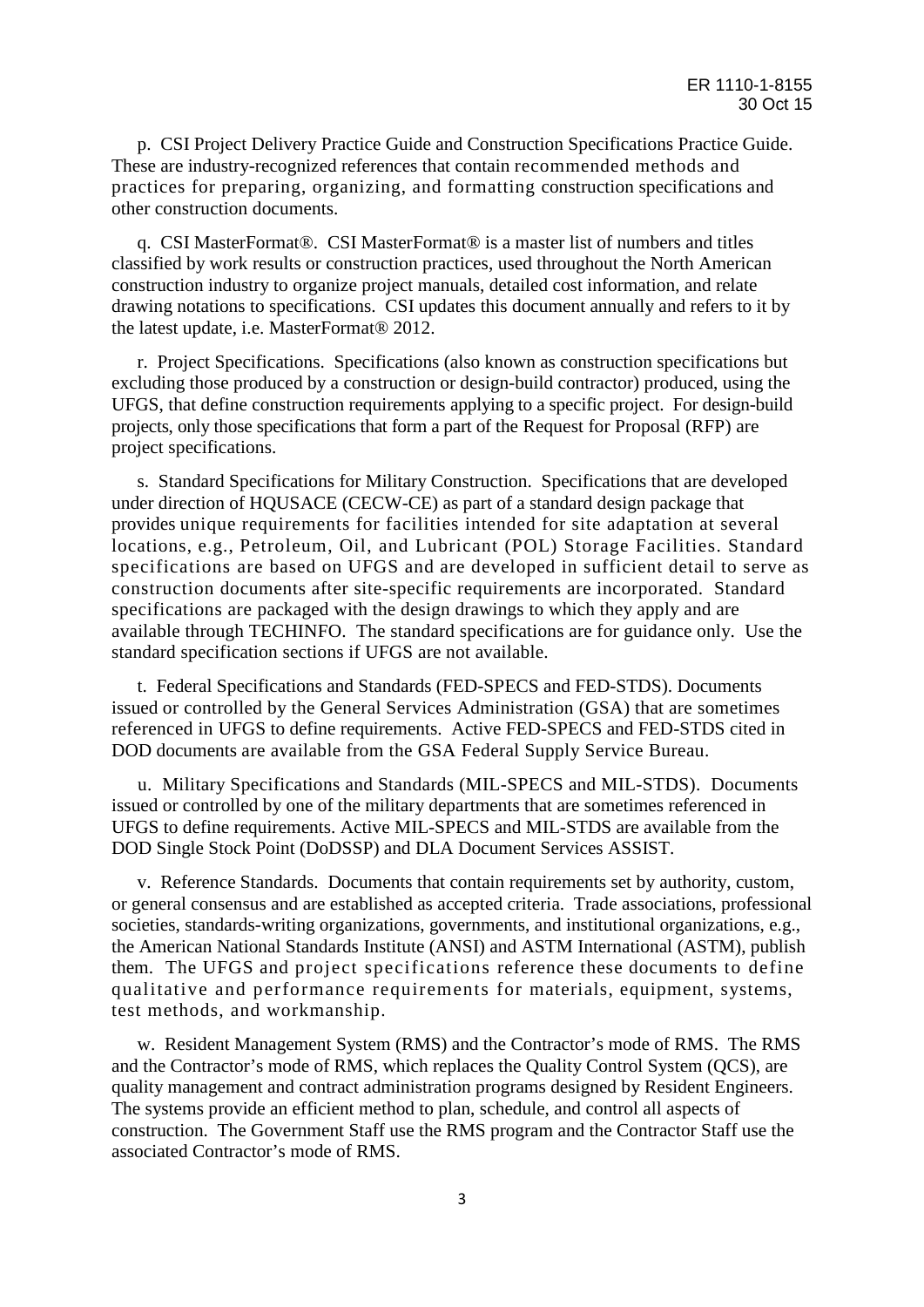6. HQUSACE Specifications Proponent. The HQUSACE specifications proponent uses input from a variety of sources to ensure that specifications issues affecting USACE are addressed at the headquarters level. The specifications proponent maintains a liaison between the Military Programs and Civil Works Directorates at HQUSACE, as well as the specifications proponents from other agencies and DOD departments. The HQUSACE specifications proponent represents USACE specifications concerns and issues in discourse with other agencies and departments as appropriate, e.g., SPECSINTACT enhancements and CCB issues.

7. Corps Specifications Steering Committee (CSSC). ER 15-1-41 established the CSSC to review specification practice and provide recommendations for improving UFGS and project specifications.

### 8. UFGS.

 a. Purpose. UFGS provide design agencies and their contractors a set of master guide specifications reflecting technical policy that will enhance productivity, quality, and uniformity of DOD and NASA construction. UFGS are revised and reissued periodically to incorporate lessons learned and technological advances. UFGS are published quarterly; February, May, August and November.

(1) UFGS promote full and open competition in procurement in accordance with Federal Acquisition Regulation (FAR) Subpart 11.002 and maximize construction economy consistent with sound functional, aesthetic, environmental, energy conservation, and architectural and engineering practices.

 (2) UFGS contain designer notes providing guidance on use of the specifications and the coordination required with the other project specification sections and with the project drawings. UFGS also contain "tailoring options" in many sections that allows SPECSINTACT to globally delete products or requirements with a minimum of effort. Additionally, through the use of "brackets," the guide specifications identify fill in blanks and alternative text for selection by Designers.

(3) The UFGS in combination with SPECSINTACT automated processing methods improve project specification production, uniformity, consistency, and overall quality in accordance with DOD policy. Uniformity and consistency of project specifications aid contractors in their preparation of bids, improve quality of construction, and reduce cost to DOD customers.

 b. UFGS Development and Update Process. UFGS are developed and maintained in accordance with MIL-STD-3007.

 c. Recommended Changes. Design agencies are encouraged to submit proposals for new criteria and UFGS that may have DOD-wide application. Proposals for technical or editorial changes to existing criteria and UFGS that are necessary or desirable for general application or to reflect local availability of materials and construction practice are also encouraged. Submit such proposals to DOD electronically using the CCR System. Recommended changes may also be presented to CSSC members through the Technical Excellence Network (TEN) site, Specifications Sub Community page.

 d. UFGS Points of Contact. Questions about an individual UFGS may be directed to the designated technical proponent for the document through the CCR System.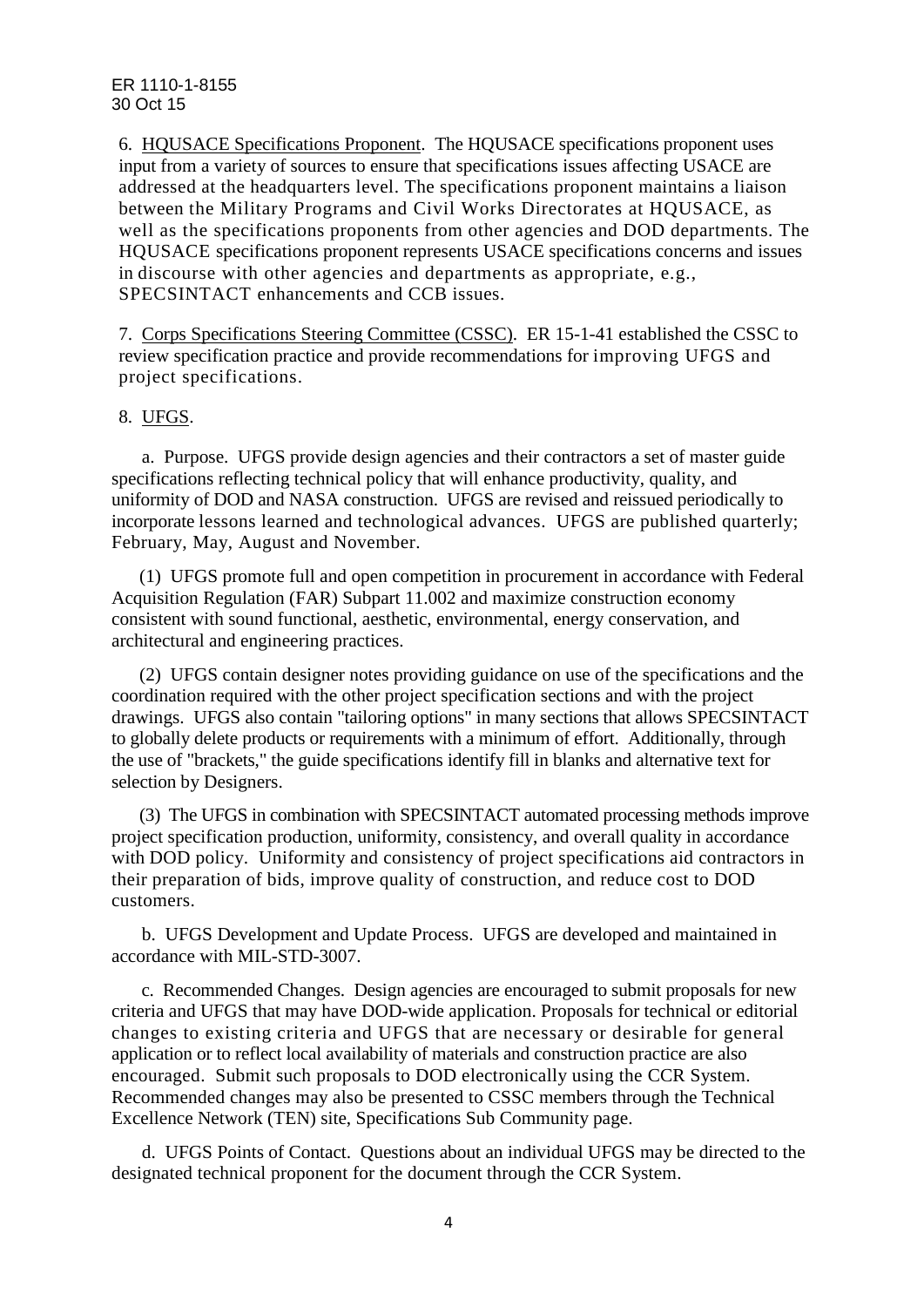#### 9. Project Specifications.

 a. General Requirements. Design agencies will ensure that high-quality and concise specifications are prepared, that the preparation of project specifications is fully coordinated with agency construction and contracting representatives, and that the project specifications comply with industry standards for format and content as established by the CSI Practice Guides. It is recommended that each design agency designate a Specifications Engineer to oversee and coordinate the preparation of project specifications to ensure compliance with these requirements. A Specifications Engineer should have knowledge and experience in developing construction contract documents and project specifications.

b. Use of Existing Project Specifications. Where a previous project design is adapted for use on a project, where standard specifications are used for military construction, or where a project design has been completed and held in abeyance for more than six months, the project specifications will be reviewed and revised as necessary.

c. Use of UFGS. UFGS provide a set of master guide specifications that shall be used for developing project specifications (Under Secretary of Defense memo; subject: Department of Defense Unified Facilities Criteria). Tailor and edit the UFGS to fit specific project requirements. Preserve the intent and wording of UFGS to the extent practicable as they incorporate public laws, federal mandates, DOD policy, industry coordination, and lessons learned.

d. SPECSINTACT. The use of SPECSINTACT is mandatory for production of all project specifications, except for overseas area projects designed to host nation standards. Maximum efficiency and quality are obtained when project specifications are prepared using SPECSINTACT and the latest UFGS edited to suit the specific requirements of projects. SpecsIntact also produces and exports the Submittal Register data file that the RMS imports for contract administration.

e. Specifications Development During Project Phases. Project specifications, when combined with the project drawings, must provide a comprehensive set of construction documents that can be bid fairly and competitively and executed without change, except as necessary to resolve unforeseen conditions or changes made during construction. (See ER 1180-1-6 and ER 415-1-11 for guidance on Biddability, Constructibility, Operability, Environmental, and Sustainability (BCOES) Reviews.). Design agencies will identify and resolve unusual design or contract administration problems and assure that project specifications comply with technical policy established by HQUSACE. Close coordination between the Specifications Engineer, Specifiers and the Designers is important throughout all design phases to produce complete and accurate project specifications. Specifications Engineering and Designing are distinct professional functions that must be performed during specifications development. In some organizations, a person performing the Specifications Engineering function for a project specification may also perform some Design functions; in other organizations a person may be exclusively devoted to performing the Specifications Engineering function with others performing the Design functions. The Specifications Engineer is responsible for developing local processes to supplement the Quality Management System (QMS) Enterprise Standards for developing and tracking project specifications.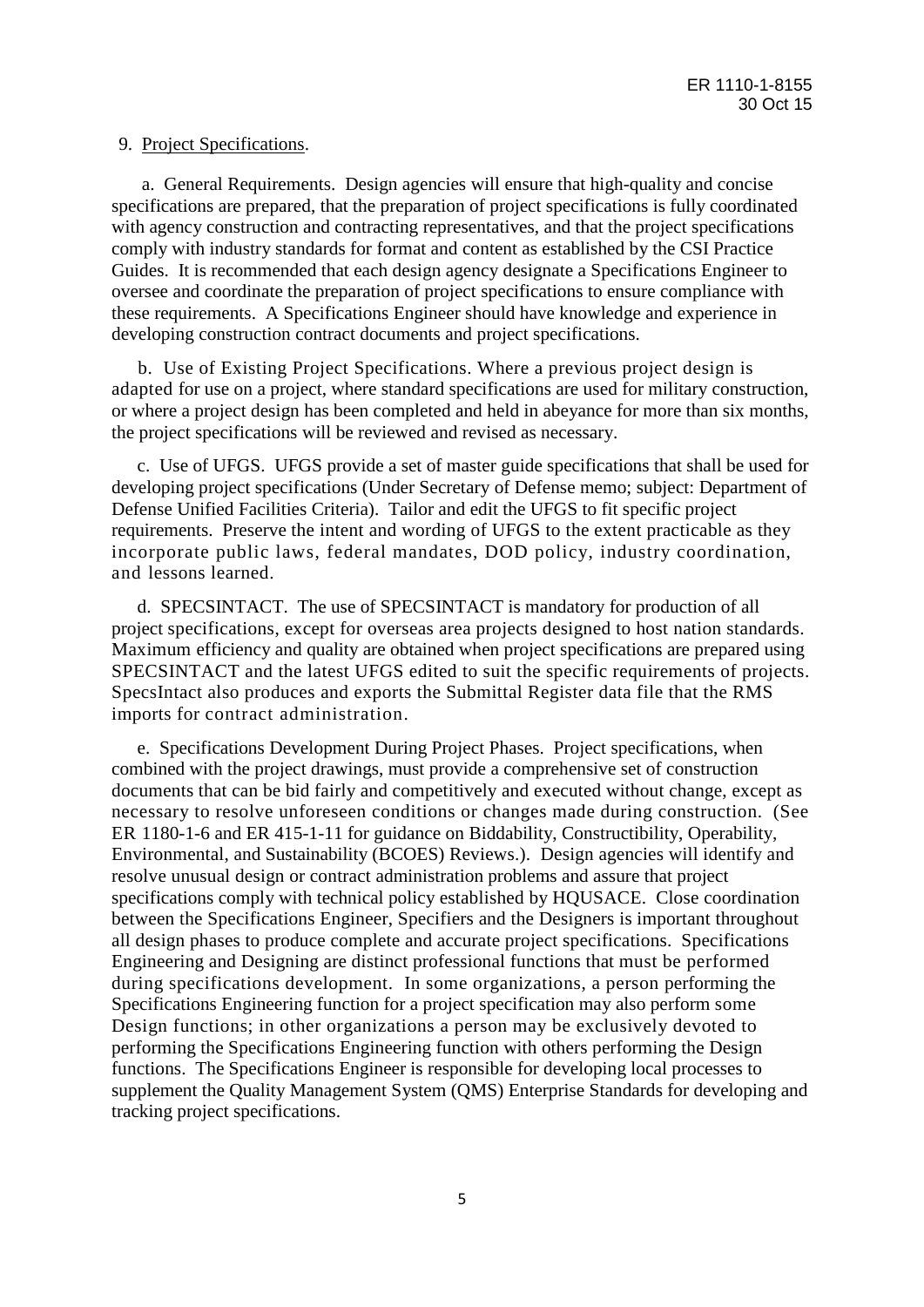(1) Specifiers should assist Designers in identifying UFGS sections to use in the project, operating the SPECSINTACT software, and incorporating a Designer's technical requirements into the project specifications.

(2) Designers are responsible for the design of technical project features and are responsible for the technical content of the project specifications for those features. Specifiers are responsible for the format of all project specification sections and for ensuring that proper and non-contradictory contract language is used throughout. Specifiers are also responsible for determining the project-specific information that must be inserted into the non-technical provisions and the Division 01 General Requirements sections.

(3) Designers will prepare technical specification sections for which no UFGS exists. When a new specification section must be developed for a particular project, the Designer will provide the technical information and technical requirements to be included in the specification section. The Specifier will work with the Designer to ensure that the section contains proper language and is properly formatted in accordance with UFC 1-300-02 "Unified Facilities Guide Specifications (UFGS) Format Standard."

(4) Project Bid Schedules (also known as Pricing Schedules) will be prepared in close coordination with Contracting, Counsel, Project Management, Design, Cost Engineering, and Construction. For Civil Works projects, the lump sum and unit-priced items defined for incorporation in the bid schedule must be consistent with the work breakdown structure. Bid schedules will conform to USACE guidance and all aspects of the FAR (FAR Subpart 36.207). Contracting is responsible for incorporating the Bid schedule into the contract documents.

(5) As part of the routine quality assurance/quality control  $(QA/QC)$  process, Specifiers should perform quality checks (e.g., SPECSINTACT reports, visual scan of pages for errors, verification of specification inserts such as the submittal register, test requirement list, etc.) on project specifications prior to advertisement.

(6) Appropriate design staff should make field trips during the construction phase of projects to identify specifications and contract administration problems to be avoided in future project specifications. Implement corrective action to resolve problems identified during all project phases that could have been prevented by improved specifications, e.g., recommend changes in UFGS.

(7) Contact the Resident and Area Engineers during the design process and solicit their input, particularly for Division 01 sections.

f. Specifications Prepared by Architect-Engineer (A-E) Firms. Include the requirement to use SPECSINTACT for production of project specifications in all procurement of A-E design services. Give preference to A-E firms that utilize CSI Certified Construction Specifiers. Design agencies will provide the A-E copies of regulations, manuals, engineer technical letters, and other information not available on TECHINFO and CCB.

(1) Clearly specify in the A-E scope of work who will prepare the Division 01 sections. If the A-E is to prepare Division 01 sections, then provide guidance to A-E firms on preparation of Division 01 sections and provide agency-unique information to incorporate into the Division 01 sections.

(2) Furnish previous project specifications as samples of the form and content for completed work but should not be used where applicable guide specifications exist.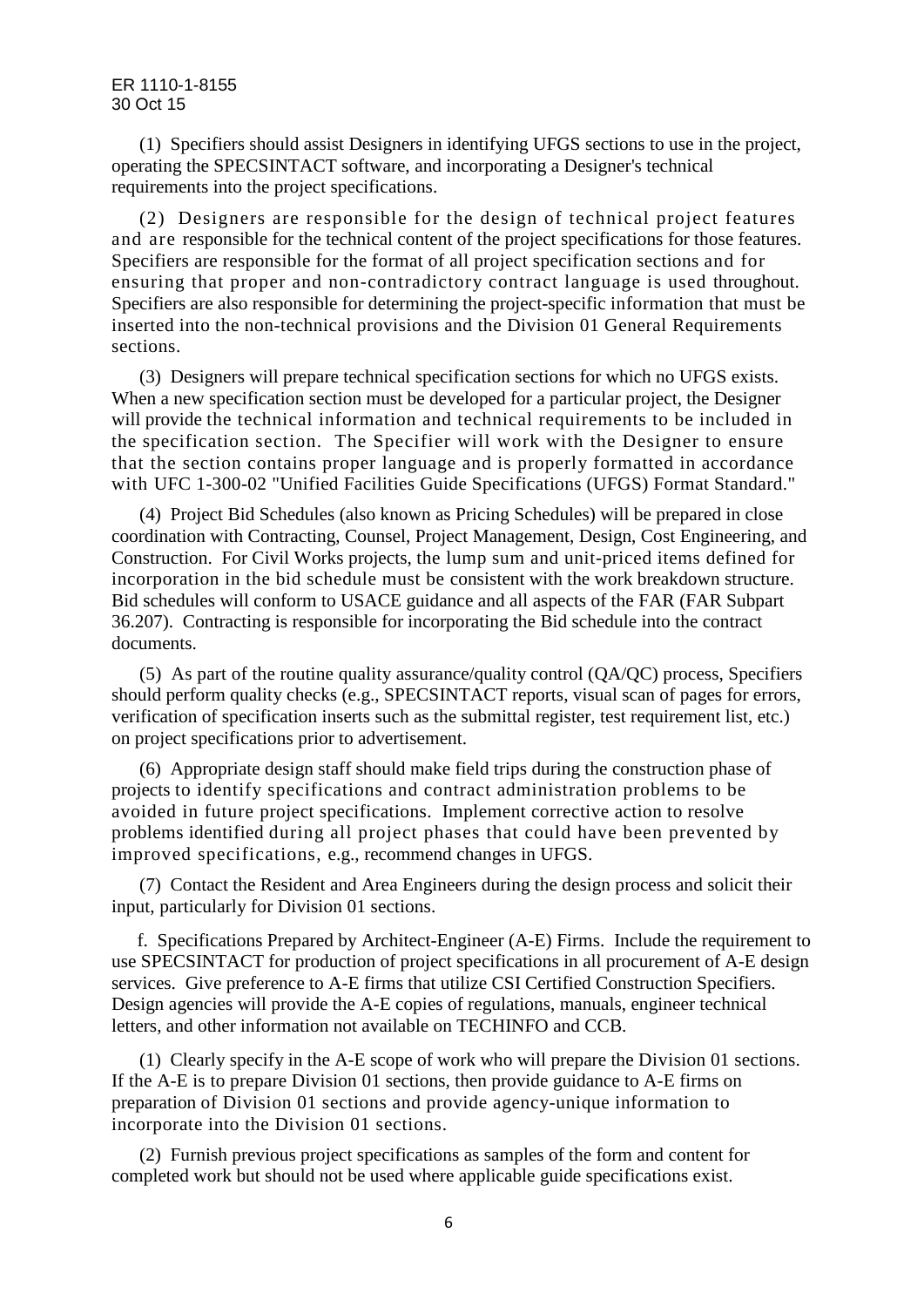g. Construction Documents Format. Prepare construction contracts in accordance with the HQUSACE format for construction contracts, using the Electronic Contract Solicitation (ECS).

(1) Specification section numbering will follow CSI MasterFormat® (latest edition). If MasterFormat<sup>®</sup> lists a section number and title, then that is the number and title to use. If either one is changed, then change both the number and title so as to be a unique set.

(2) The UFGS utilize a fifth level section numbering scheme to designate agency specific sections; fifth level 10 indicates a USACE specific section. CSI MasterFormat classifies the fifth level numbering as user-defined for internal agency use only. Remove the fifth level from the numbers so the project specification packages are limited to Level 3 or Level 4. Take care to delete agency specific requirements when using Navy (20) or NASA (40) UFGS. Fifth level numbers assigned to USACE Districts for local masters are in Appendix B.

(3) The format of the sections within the specifications will be based on the CSI SectionFormat as modified under UFC 1-300-02.

 h. Reference Publications. Describe materials, workmanship, and equipment, where possible, by reference to industry and government standards generally known to the construction community, citing the type, class, or other designation necessary to identify fully the item required. The reference approval date and the dates of any applicable amendment and revisions shall be included in the solicitation (FAR Subpart 11.201a). Reference standards should not be used to describe minor, non-critical items (such as incidental fasteners) when any commercially available product of that nature would be adequate. To the maximum extent practicable, references will be to nationally recognized industry and technical society specifications and standards. If industry documents are unavailable or unsuitable, refer to applicable Commercial Item Descriptions (CID). Publications referenced in project specifications need be no later than the editions cited in the current notice for the corresponding UFGS. Publications not readily available to bidders, such as locally developed policy or guidance, should not be referenced but if referenced shall be furnished with the solicitation (FAR Subpart 11.201b). In accordance with DOD direction, do not use FED-SPECS, FED-STDS, MIL-SPECS, and MIL-STDS in contracts unless exempted by HQUSACE. These publications cited in UFGS are approved for use. Federal Specifications, Standards, and Commercial Item Descriptions are on the GSA Federal Supply Service Bureau WEB Site. Government specifications and standards, and policy can be located through the Defense Standardization Program Office (DSPO) WEB site.

 i. Submittals. Construction submittals, such as shop drawings, samples, test reports, certificates, and manufacturer's instructions are not required for non-critical items of relatively low value when the cost of making the submittal exceeds the benefit to the project (see ER 415-1-10). Avoidance of such submittal requirements is particularly encouraged for small projects. Design agencies must keep submittals requiring Government approval to a minimum due to funding limitations. Only those submittals that are critical to safety, construction execution, or system or facility operation should be required for Government approval. Specify submittals not requiring Government approval when it is important to verify that the contractor is complying with contract requirements. Critical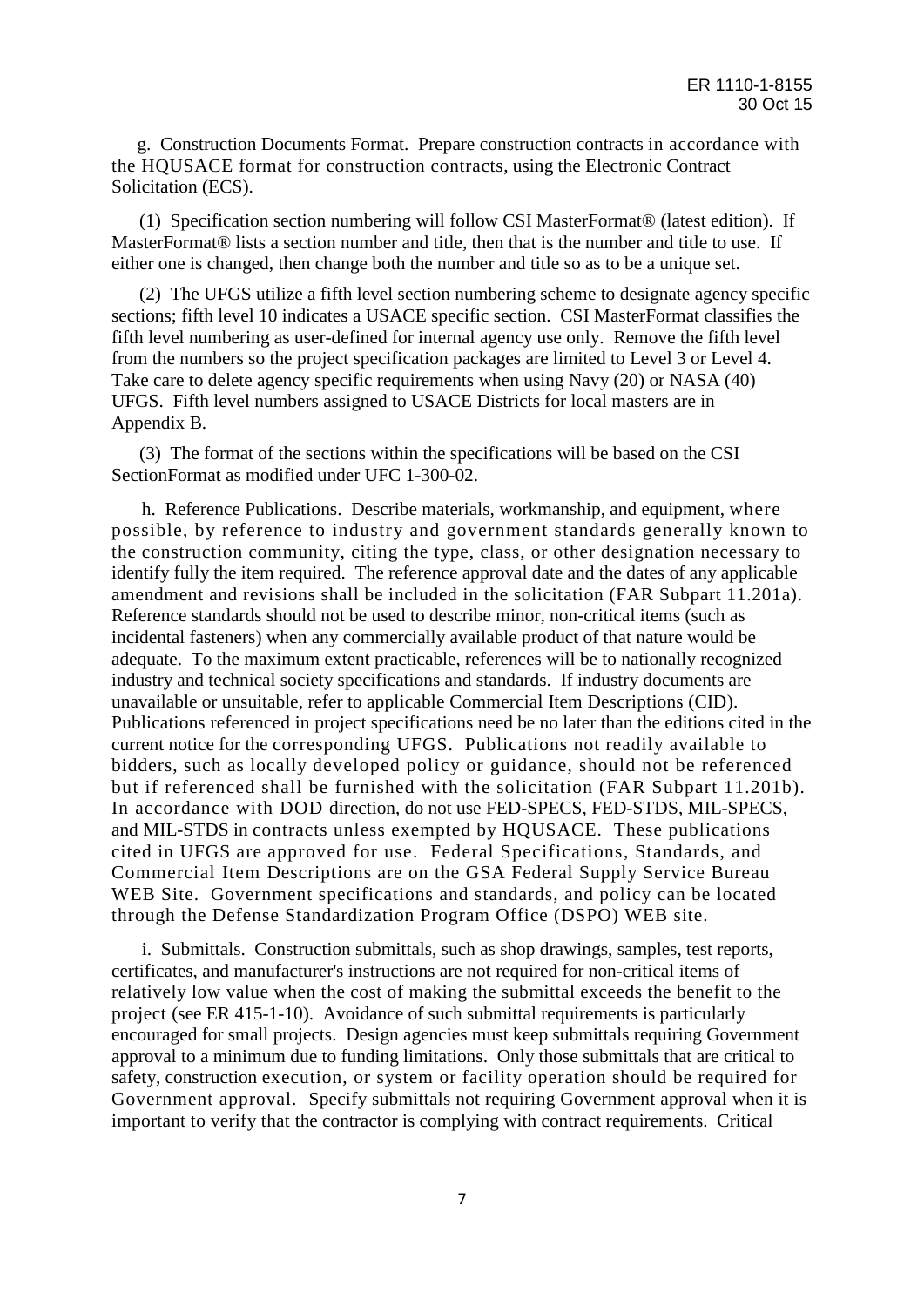submittals requiring Government approval are extensions of design, critical materials, deviations, O&M manuals, or those involving equipment that must be checked for compatibility with the entire system.

 j. Testing. Ordinarily, testing is the responsibility of the contractor under the Contractor Quality Control (CQC) provisions of the specifications (see ER 1180-1-6). Requirements in the specifications making testing the contractor's responsibility will not be written in such a way as to void the right of the Contracting Officer to perform confirmation testing and Quality Assurance (QA) testing or to witness testing by the contractor. Keep Government testing at Government expense (i.e. outside of the tests performed by the contractor under the CQC procedures) to a minimum and only specify it when necessary to assure the quality of critical construction. SpecsIntact produces a Test / Requirements List that includes all the Test Requirements cited in the text, along with the Sections and Subparts. Provide this report to the Resident Engineer when required.

 k. Warranties. Warranty requirements extending beyond the normal one-year construction warranty period or such other period required by UFGS will be specified only for materials, equipment, or systems for which longer warranties are normally provided in the industry. Evaluate the increased cost of the extended warranties and the costs of administering and enforcing such warranties prior to their specification.

 l. New Materials and Methods. Designers are encouraged to consider the use of new, unusual, or innovative materials, equipment, systems, or methods in designs when evidence shows that such use is in the best interest of the Government in terms of value, lower life-cycle costs, and quality of construction. Manufacturers are to prove the merits of their product by certified laboratory results, evidence of satisfactory installation under conditions similar to those anticipated for the proposed construction and compliance with appropriate industry standards, if they exist. For a specific project, where different requirements from those in UFGS are specified, and where the requirements may have application beyond that specific project, design agencies will submit a recommended change using the CCR web site to report the new, unusual, or innovative items to DOD. The recommended changes will allow DOD to implement changes to criteria.

 m. Brand Names and Proprietary Items. Specifying items peculiar to one manufacturer (closed proprietary), either by brand name or by peculiar characteristic, is prohibited unless specially justified and approved (FAR, Subpart 11.105). Use brand name or equal (open proprietary) descriptions with great care and discretion. Where the brand name or equal description is used, the contract provisions shall include those salient features of the item or items specified upon which equality can be determined (FAR, Subpart 11.104, Subpart 11.107, and Subpart 36.202(c).

 n. Contractor's Options. Optional materials and methods of construction that are acceptable are included in UFGS as a means of increasing competition and reducing project costs. Project specifications should include all contractors' options contained in UFGS. Specifiy additional optional materials and methods if a study of conditions affecting a particular project shows that other options are consistent with good architectural and engineering practice, are economically justifiable, and provide the best value to the Government. Where a contractor's option is specified that is not part of a UFGS section and the specified contractor's option may have application beyond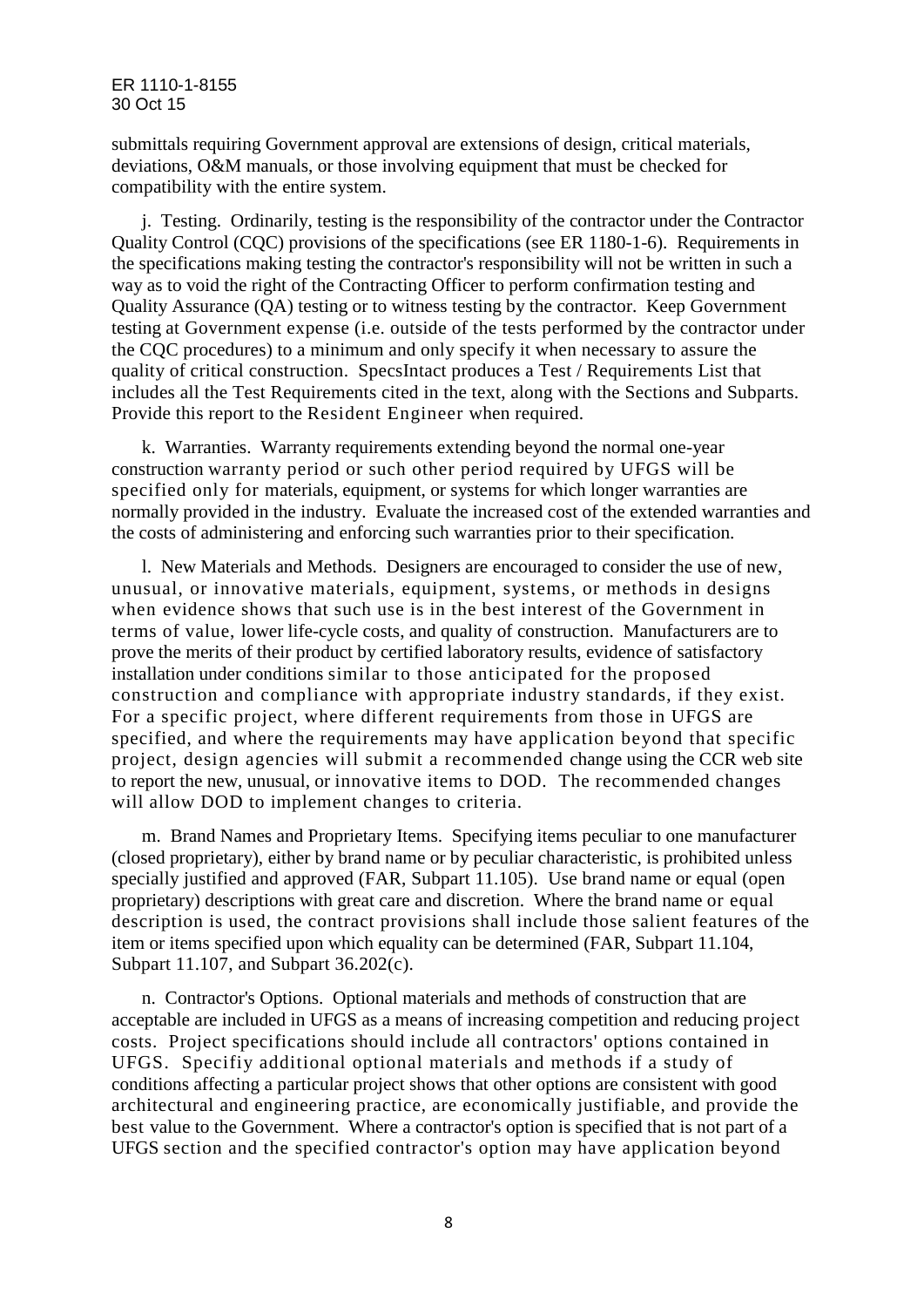that specific project, the design agencies will submit recommended changes electronically using the CCR web site.

10. Training. Design agency staff involved in project design and, in particular, preparation of specifications should attend the Proponent-Sponsored Engineer Corps Training (PROSPECT) Course 185 "Specifications for Construction Contracts." Training should also be provided in bidding procedures and the preparation of the non-technical provisions of contract documents, SPECSINTACT, and, if SPECSINTACT is used on a network, in network operation and software.

11. Certification. Specifications staff should be encouraged to become certified under the CSI Certified Construction Specifier Program.

FOR THE COMMANDER:

2 Appendices D. PETER HELMLINGER Appendix A – References COL, EN Appendix  $B -$  District Fifth Levels Chief of Staff

 $D$ -lt2/ $i$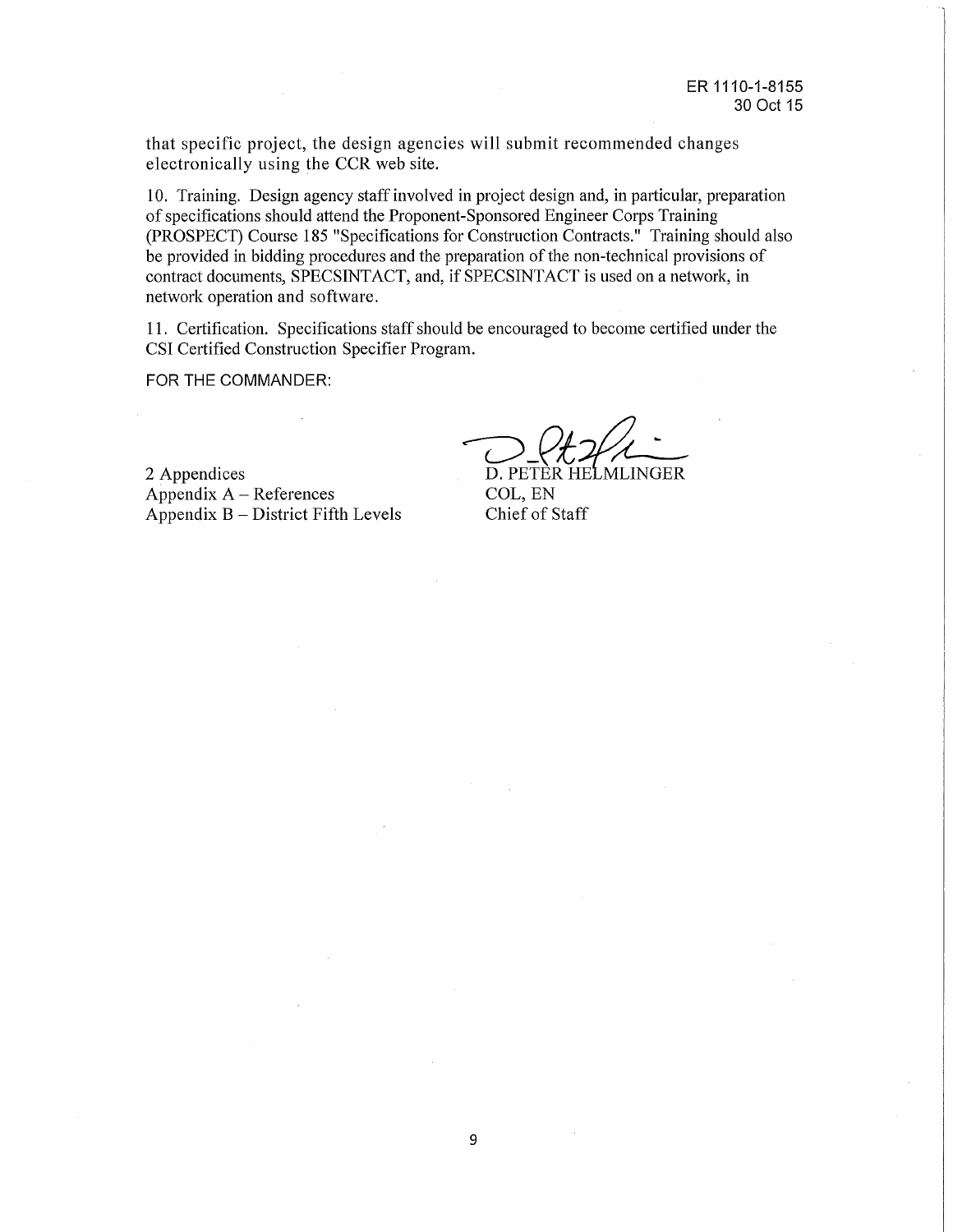THIS PAGE LEFT INTENTIONALLY BLANK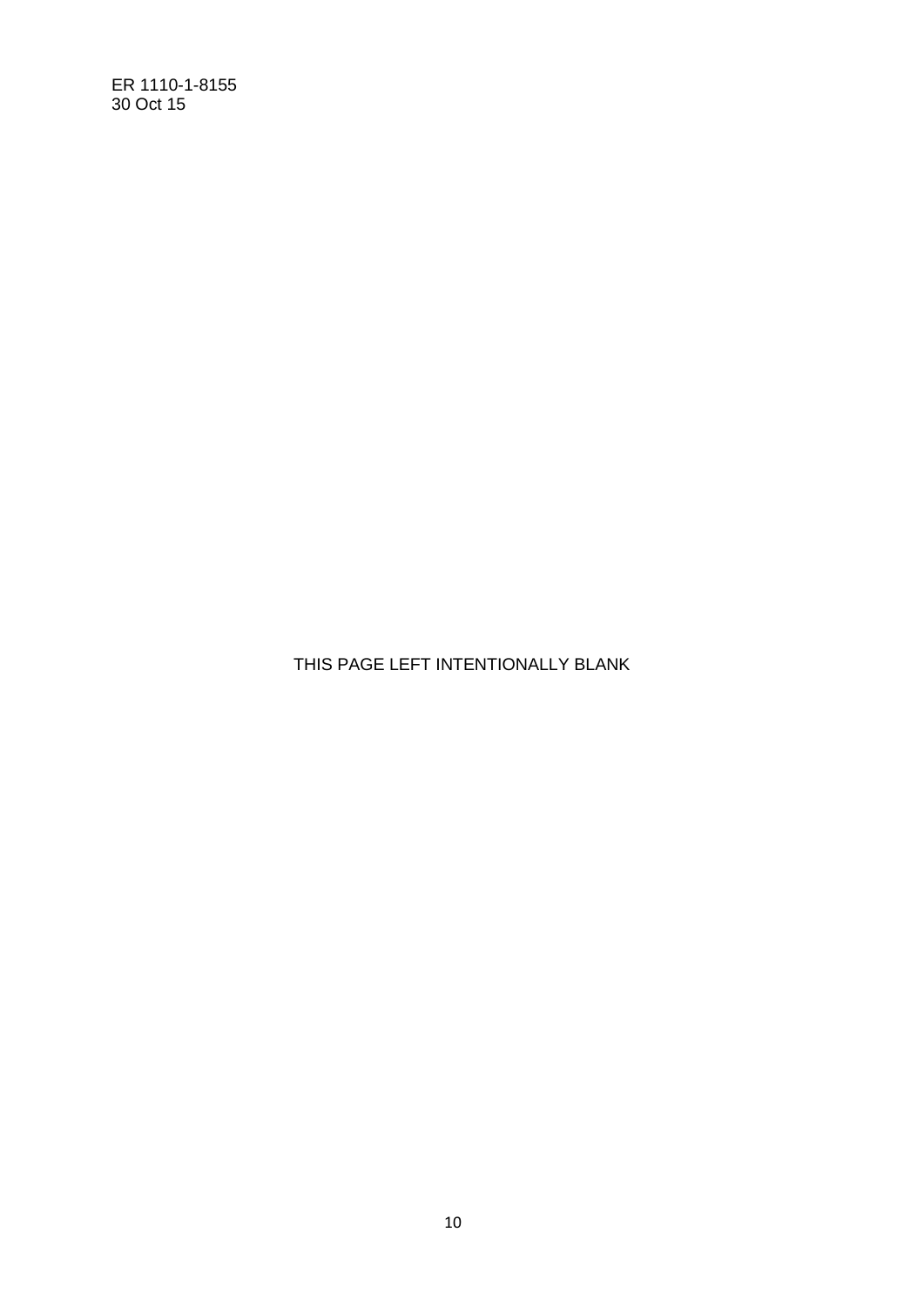## APPENDIX A – References

### 1. Required Publications.

a. Federal Acquisition Regulation (FAR), Part 11, Describing Agency needs

 b. Federal Acquisition Regulation (FAR), Part 36, Construction and Architect---Engineer **Contracts** 

 c. MIL-STD-3007, current edition, Department of Defense Standard Practice for Unified Facilities Criteria and Unified Facilities Guide Specifications.

 d. UFC 1-300-02, Unified Facilities Criteria (UFC) Unified Facilities Guide Specifications (UFGS) Format Standard.

 e. The Under Secretary of Defense memo dated 29 May 2002, subject: Department of Defense Unified Facilities Criteria.

f. ER 5-1-11, U. S. Army Corps of Engineers Business Process.

g. ER 15-1-41, Corps of Engineers Specifications Steering Committee (CSSC).

h. ER 415-1-10, Contractor Submittal Procedures.

 i. ER 415-1-11, Biddability, Constructibility, Operability, Environmental, and Sustainability (BCOES) Reviews.

j. ER 1180-1-6, Construction Quality Management.

 k. CSI Project Delivery Practice Guide and Construction Specifications Practice Guide, Construction Specifications Institute (CSI), 601 Madison Street, Alexandria, VA 22314.

#### 2. Related Publications.

a. AR 5-1, Total Army Quality Management.

b. ER 690-1-414, Proponent-Sponsored Engineer Corps Training (PROSPECT).

c. ER 1110-1-12, Quality Management.

d. ER 1180-1-9, Design-Build Contracting

e. ER 1110-2-1150, Engineering and Design for Civil Works Projects.

f. ER 1110-2-1302, Civil Works Cost Engineering.

g. ER 1110-3-1300, Military Programs Cost Engineering.

h. ER 1110-345-100, Design Policy for Military Construction.

i. ER 1110-345-700, Design Analysis, Drawings, and Specifications.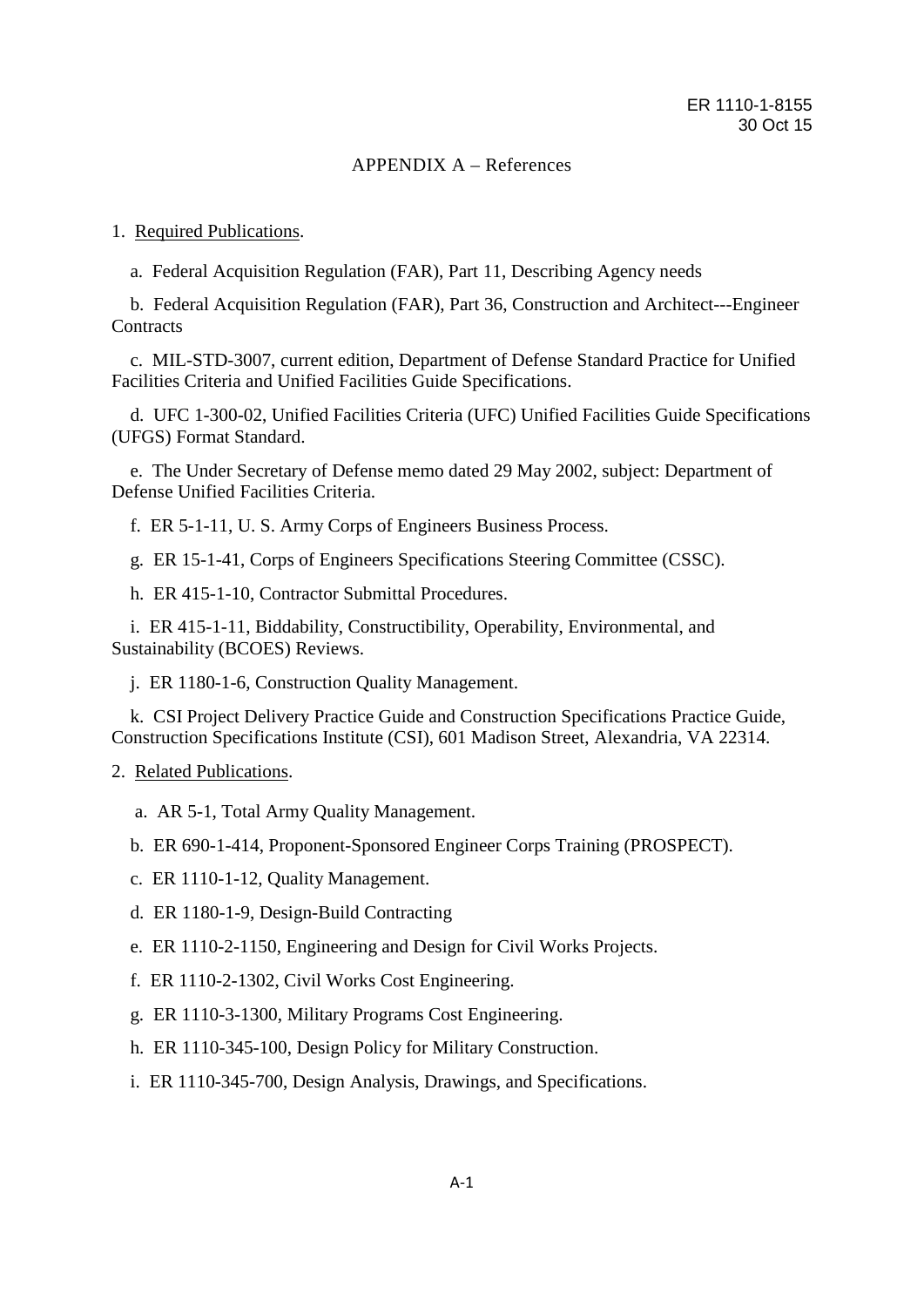.

# THIS PAGE INTENTIONALLY LEFT BLANK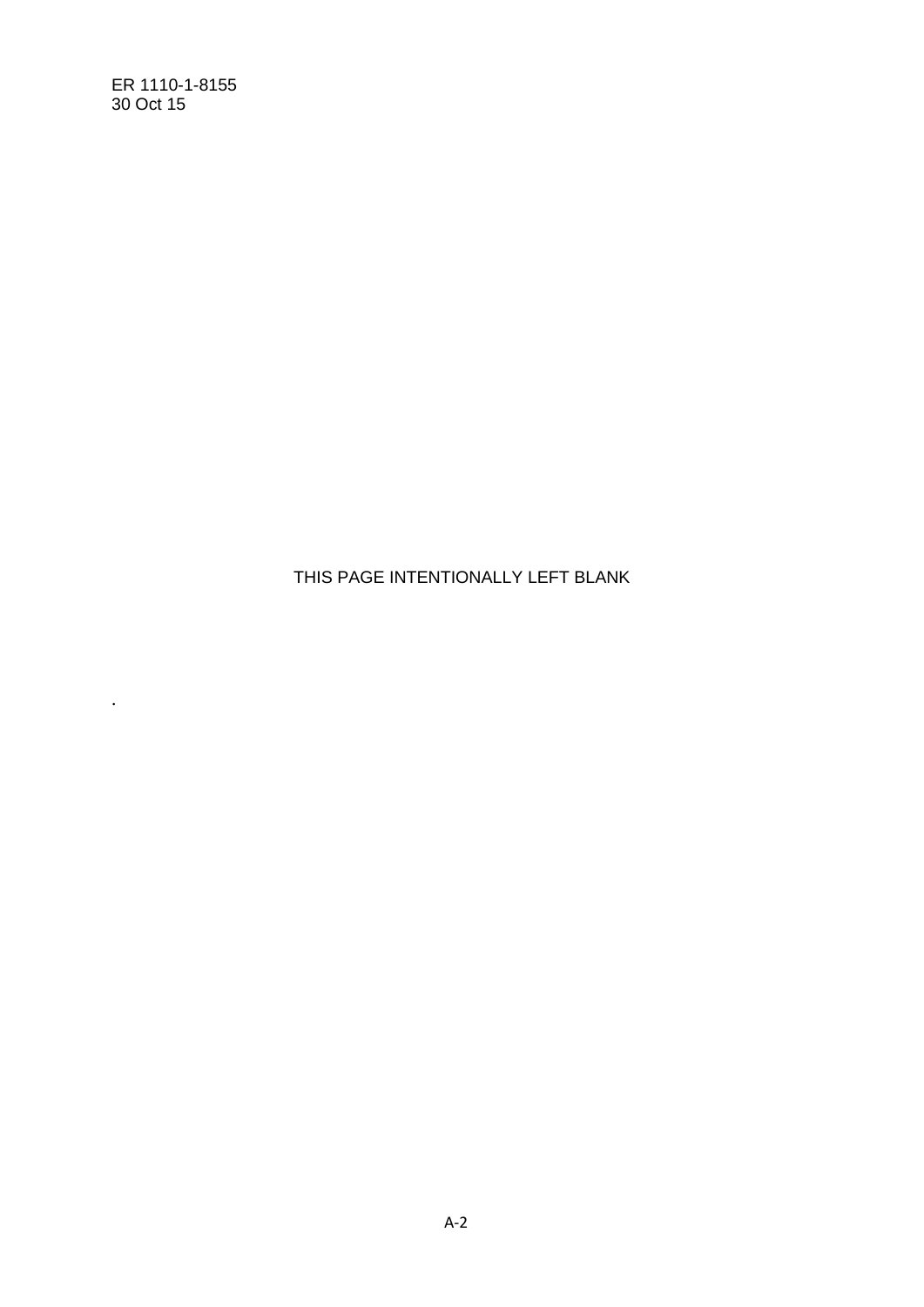٦

## APPENDIX B

| <b>USACE District Fifth Levels</b>         |                          |                              |                          |
|--------------------------------------------|--------------------------|------------------------------|--------------------------|
| <b>District</b>                            | 5 <sup>th</sup><br>Level | <b>District</b>              | 5 <sup>th</sup><br>Level |
| <b>CEHNC (Huntsville)</b>                  | 01                       | CENWO (Omaha)                | 24                       |
| <b>CELRB</b> (Buffalo)                     | 02                       | <b>CENWP</b> (Portland)      | 25                       |
| <b>CELRC</b> (Chicago)                     | 03                       | <b>CENWS (Seattle)</b>       | 27                       |
| <b>CELRE</b> (Detroit)                     | 04                       | <b>CENWW</b> (Walla Walla)   | 28                       |
| <b>CELRH</b> (Huntington)                  | 05                       | CEPOA (Alaska)               | 29                       |
| <b>CELRL</b> (Louisville)                  | 06                       | <b>CEPOF</b> (Far East)      | 31                       |
| <b>CELRL-PM-R (Army</b><br><b>Reserve)</b> | 48                       | <b>CEPOH (Honolulu)</b>      | 32                       |
| <b>CELRN</b> (Nashville)                   | 07                       | CEPOJ (Japan)                | 33                       |
| <b>CELRP</b> (Pittsburgh)                  | 08                       | <b>CESAC</b> (Charleston)    | 34                       |
| <b>CEMVK (Vicksburg)</b>                   | 09                       | <b>CESAJ</b> (Jacksonville)  | 35                       |
| <b>CEMVM</b> (Memphis)                     | 11                       | <b>CESAM</b> (Mobile)        | 36                       |
| <b>CEMVN</b> (New Orleans)                 | 12                       | <b>CESAS (Savannah)</b>      | 37                       |
| <b>CEMVP</b> (St. Paul)                    | 13                       | <b>CESAW</b> (Wilmington)    | 38                       |
| <b>CEMVR</b> (Rock Island)                 | 14                       | <b>CESPA</b> (Albuquerque)   | 39                       |
| <b>CEMVS (St. Louis)</b>                   | 15                       | <b>CESPK (Sacramento)</b>    | 41                       |
| <b>CENAB</b> (Baltimore)                   | 16                       | <b>CESPL (Los Angeles)</b>   | 42                       |
| <b>CENAE (New England)</b>                 | 17                       | <b>CESPN (San Francisco)</b> | 43                       |
| <b>CENAN (New York)</b>                    | 18                       | <b>CESWF</b> (Fort Worth)    | 44                       |
| <b>CENAO</b> (Norfolk)                     | 19                       | <b>CESWG</b> (Galveston)     | 45                       |
| <b>CENAP</b> (Philadelphia)                | 21                       | <b>CESWL</b> (Little Rock)   | 46                       |
| <b>CENAU</b> (Europe)                      | 22                       | <b>CESWT</b> (Tulsa)         | 47                       |
| <b>CENWK (Kansas City)</b>                 | 23                       | <b>CETAM</b> (Middle East)   | 49                       |